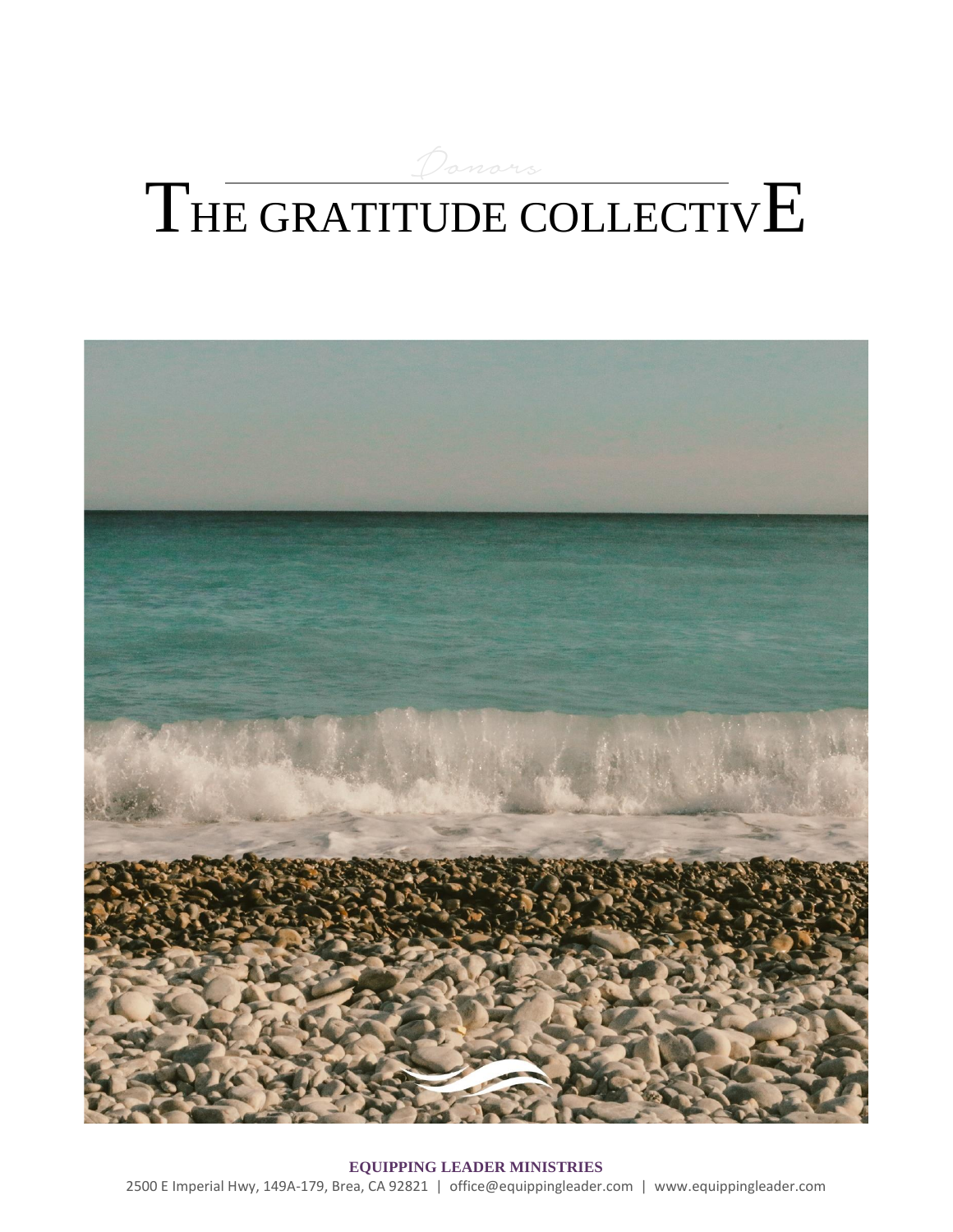### I Corinthians 9:12-15

*"This service that you perform is not only supplying the needs of the Lord's people but is also overflowing in many expressions of thanks to God. Because of the service by which you have proved yourselves, others will praise God for the obedience that accompanies your confession of the gospel of Christ, and for your generosity in sharing with them and with everyone else. And in their prayers for you their hearts will go out to you, because of the surpassing grace God has given you. Thanks be to God for his indescribable gift!"*

Mutual generosity is a powerful driver in the forward movement of the Kingdom of God. God's people are a team, all working to supply all the needs of all of God's people. Those who have, contribute wholeheartedly and cheerfully. Those who receive, pray for those who give. This relational interchange results in a chorus of gratitude to God.

This passage, then, is the foundation for the Equipping Leader Ministries' *Gratitude Collective*. *The Gratitude Collective* is a cooperative, pay-it-forward resourcing approach for ministries participating in the "Next Wave of Ministry." In response to benefitting from The Gratitude Collective, churches, groups, and individuals join together in commitment to financial contribution and personal involvement in emerging ministry opportunities.

## **Practical Considerations**

- The ministry each church or individual receives is freely provided to them by ELM through the generosity of *The Gratitude Collective*. It is a show of confidence that God is working in that church.
- As a beneficiary of this ministry, each church is invited to participate in *The Gratitude Collective* as well. This certainly includes financial support. It also can imply providing other kinds of resources (coaches, workers, materials) to encourage and share expertise with another congregation.
- There is no set fee or amount. The contribution is determined after prayerful discernment of the contributing church. The idea is to give out of a generous response to God's goodness and grace.
- Of course, as in all things, communication is key. Sharing how God is leading is really helpful.

## **Examples of Agreements**

#### *The Gratitude Collective* **Covenant Response**

It is in that spirit that Equipping Leader Ministries (ELM) hopes to engender cooperation and collaboration between churches. Those that have received, contribute to those who need. Those that have need, pray for those who give. Everyone is grateful.

The prayerful and considered financial backing of individuals, organizations, and churches powers ELM's ministry. ELM is able to offer assistance as an extension of their generosity. We call this group of committed partners *The Gratitude Collective.*